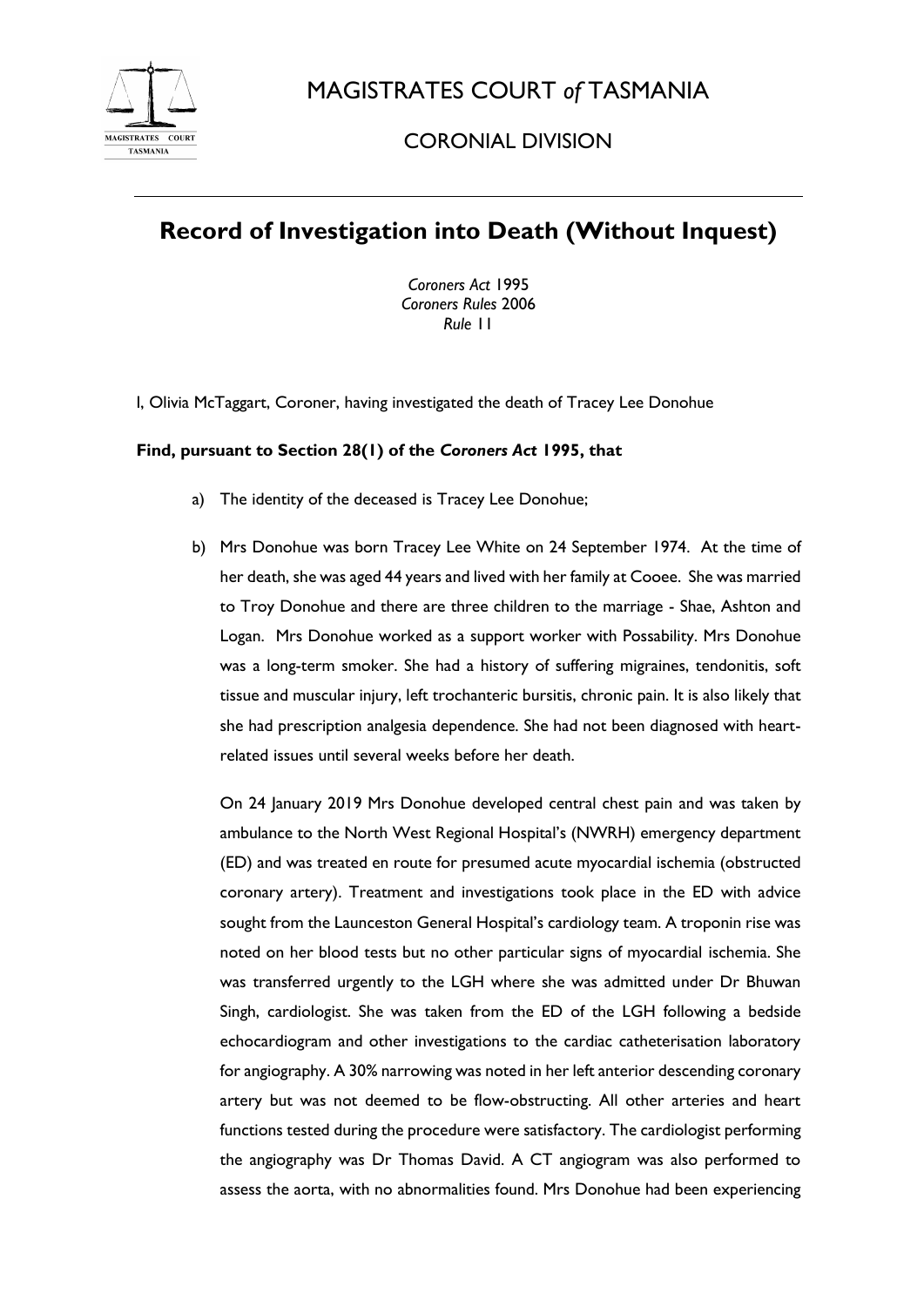chest pain throughout these procedures but this later resolved. Mrs Donohue was transferred to a ward and was stable overnight. The following day she was reviewed by the cardiology team where she was deemed suitable for discharge with cardiologist follow-up in one month. A letter to Mrs Donohue's general practitioner from Dr David recommended dual antiplatelet therapy (that is, both aspirin and clopidogrel) although it is unclear if Dr David saw Mrs Donohue outside of the cardiac catheterisation lab. However, Dr Singh prescribed a medication regime of aspirin and esomeprazole (a protein pump inhibitor), but not clopidogrel. In his report for the investigation, Dr Singh provided reasons why he did not consider that clopidogrel would benefit Mrs Donohue and, in fact, might cause harm. These included issues with her existing gastric dyspepsia and use of prescribed opioids.

On 25 February 2019 Mrs Donohue was reviewed by Dr Singh in his private rooms with a stress echocardiogram. This test was negative for provocable myocardial ischemia. At this time Dr Singh was reassured by the findings of the tests he performed. At that consultation, Mrs Donohue described experiencing particular symptoms, including sharp, periodic, left arm pain and epigastric discomfort. He assessed the symptoms as being longstanding symptoms associated with her chronic pain from her other conditions and considered that she may be suffering a viral infection causing neuritis (nerve inflammation). He did not consider that the symptoms were cardiac in nature. Subsequently, Mrs Donohue continued to take her prescribed aspirin.

On 16 March 2019 Mrs Donohue was at home when she developed shortness of breath and chest pain. Ambulance paramedics attended and, during resuscitation, she rapidly deteriorated to cardiac arrest. Despite the resuscitative efforts by the paramedics and then at the NWRH ED she was unable to be revived and, sadly, died at 8.37pm.

- c) Mrs Donohue died of natural causes, being ischemic heart disease. The autopsy revealed that she died due to a complete blockage of her left anterior descending coronary artery. This blockage comprised a 60-70% narrowing of the artery and the remainder blocked by thrombus. It was apparent that her heart disease had worsened rapidly in the 8 weeks before her death.
- d) Mrs Donohue died on 16 March 2019 at her home in Cooee, Tasmania.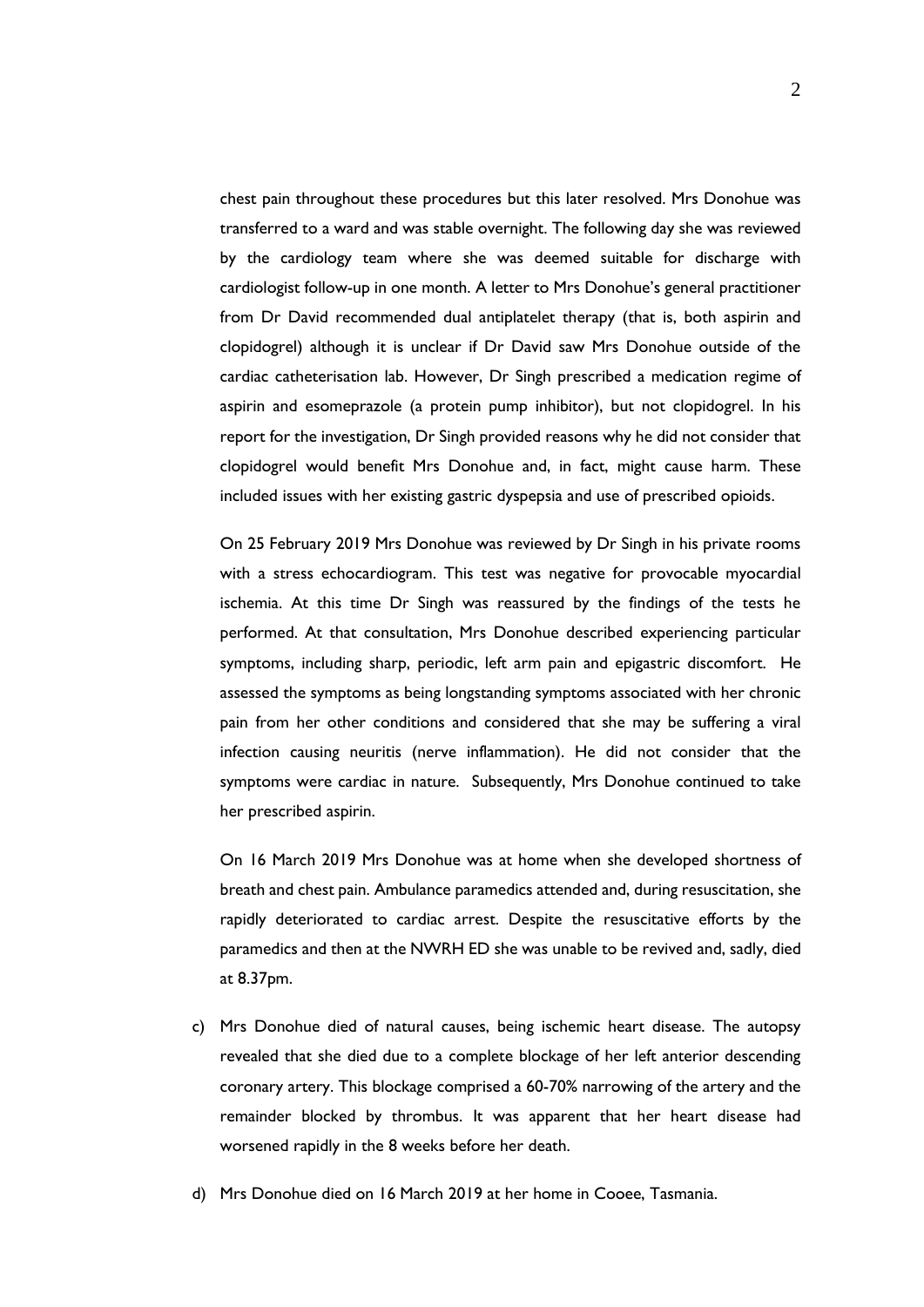In making the above findings, I have had regard to the evidence gained in the investigation into Mrs Donohue's death. The evidence includes:

- The Police Report of Death for the Coroner;
- An opinion of the forensic pathologist who conducted the autopsy;
- The results of toxicological analysis of blood samples taken at autopsy;
- Affidavits confirming identification and life extinct;
- Affidavit of Troy Donohue, husband of Mrs Donohue;
- Affidavit of Ashton Donohue, daughter of Mrs Donohue;
- Records from the Tasmania Health Service;
- General practitioner's records from Records from Tasmanian Family Medical practice;
- Report from Dr Bhuwan Singh, Mrs Donohue's treating cardiologist; and
- Medical review by coronial medical consultant, Dr A J Bell.

## **Comments and Recommendations**

An issue of significance arose in this investigation involving the need to examine whether Mrs Donohue's death could have been reasonably prevented with a treatment regime involving prescribing her another antiplatelet agent and/or a statin to prevent rupture of plaque in the artery. Unfortunately, it was a very difficult task to locate the treating specialist, Dr Singh, who had moved interstate. This unfortunately extended the period of investigation. Dr Singh was ultimately located and he provided a detailed report concerning the reasons for his treatment.

Dr Singh's treatment of Mrs Donohue and the contents of his report were reviewed by the coronial medical consultant, Dr A J Bell. Dr Bell formed the view that Mrs Donohue's diagnosis and treatment was complex due to her long history of pain syndromes. He said that Dr Singh gave cogent reasons for his treatment decisions and, in particular, for why her symptoms may have had a different origin and why a second antiplatelet agent was not given after Mrs Donohue's discharge from hospital on 25 January 2019. I note that Dr Singh stated in his report that he prescribed a statin to Mrs Donohue but the evidence indicates that she was only given a